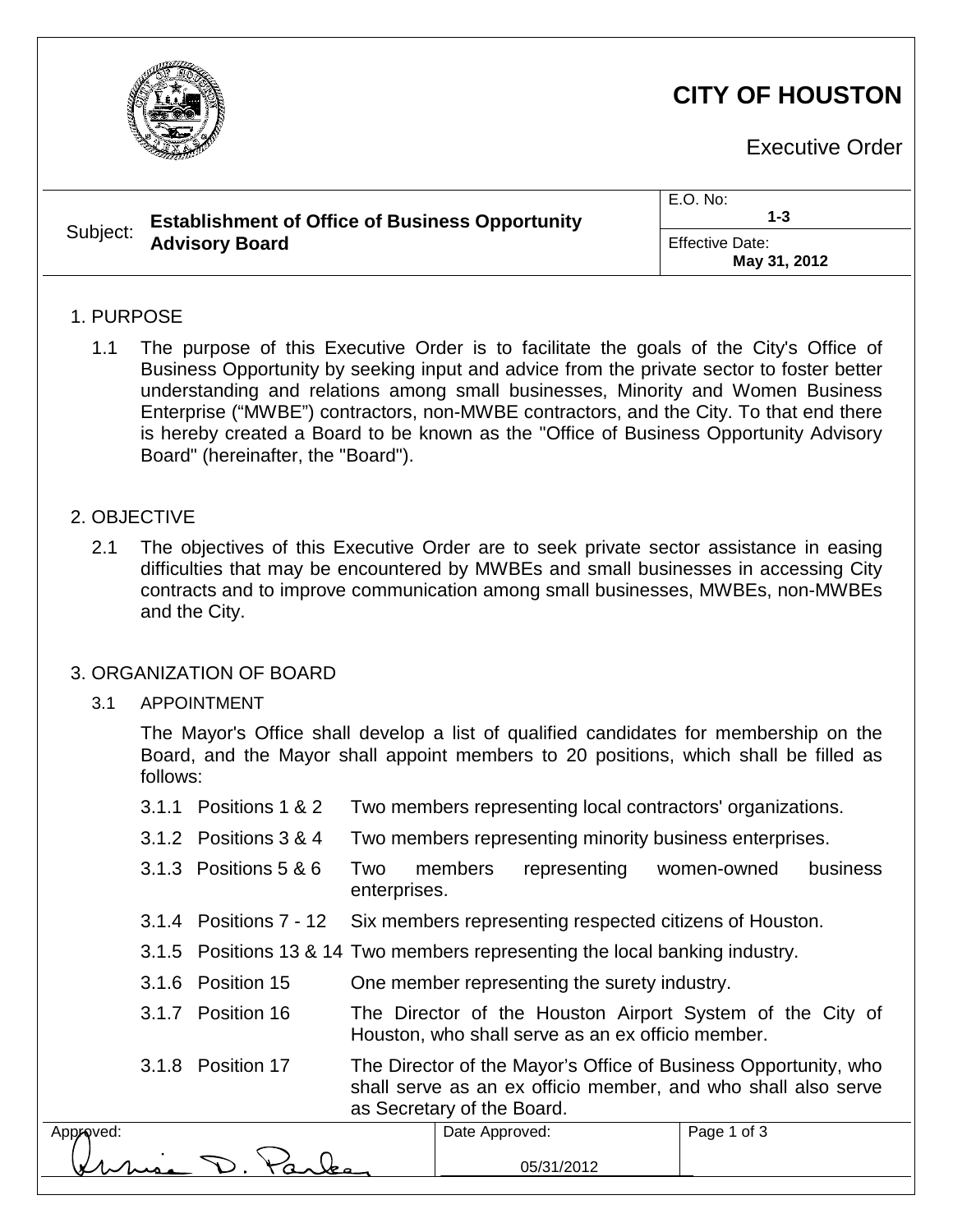- 3.1.9 Position 18 The City Purchasing Agent of the City of Houston, who shall serve as an ex officio member.
- 3.1.10 Position 19 The Director of the Public Works and Engineering Department of the City of Houston, who shall serve as an ex officio member.
- 3.1.11 Position 20 The Director of the General Services Department of the City of Houston, who shall serve as an ex officio member.

Each of the ex officio members of the Houston Airport System, Mayor's Office of Business Opportunity, City Purchasing Agent, Department of Public Works and Engineering, and General Services Department may, from time to time, designate in writing a person under his or her supervision to act in his or her place as his or her duly authorized representative. This representative is to enjoy all rights and privileges of the position. A copy of the written designation, specifying the dates the person shall act as representative of the Director, shall be filed with the minutes of the Board.

#### 3.2 CHAIR

- 3.2.1 The Mayor shall designate the Chair of the Board.
- 3.3 TERMS OF MEMBERS
	- 3.3.1 The terms of office for the appointees to Positions 1, 3, 5, 7, 9, 11, 13 and 15 shall expire on the second day of January of odd-numbered years, and the terms of appointees to Positions 2, 4, 6, 8, 10, 12 and 14 shall expire on the second day of January of even-numbered years; however, each member shall continue in office until his or her respective successor shall have been appointed.
	- 3.3.2 Terms of all members who are not ex officio members shall be for two years from the date of appointment and confirmation.

## 3.4 VACANCIES

3.4.1 Whenever any position on the Board becomes vacant by reason of death, resignation or removal, the Mayor shall appoint another qualified person to serve the unexpired term of the member being replaced.

## 3.5 REMOVAL OF MEMBER

3.5.1 Any member of the Board may be removed at any time by the Mayor without consent of City Council.

## 3.6 NO COMPENSATION

3.6.1 Each member of the Board shall serve without compensation.

## 3.7 QUORUM

3.7.1 Nine members of the Board shall constitute a quorum for the purpose of conducting Board business.

## 3.8 VOTING

- 3.8.1 A majority vote of the members of the Board present and lawfully meeting shall determine the wishes of the Board.
- 3.8.2 A Board member who is also a City employee shall not vote on any motion,

| Subject:                                                                 | E.O. No.: | 1-3 |             |
|--------------------------------------------------------------------------|-----------|-----|-------------|
| <b>Establishment of Office of Business</b><br>Opportunity Advisory Board |           |     | Page 2 of 3 |